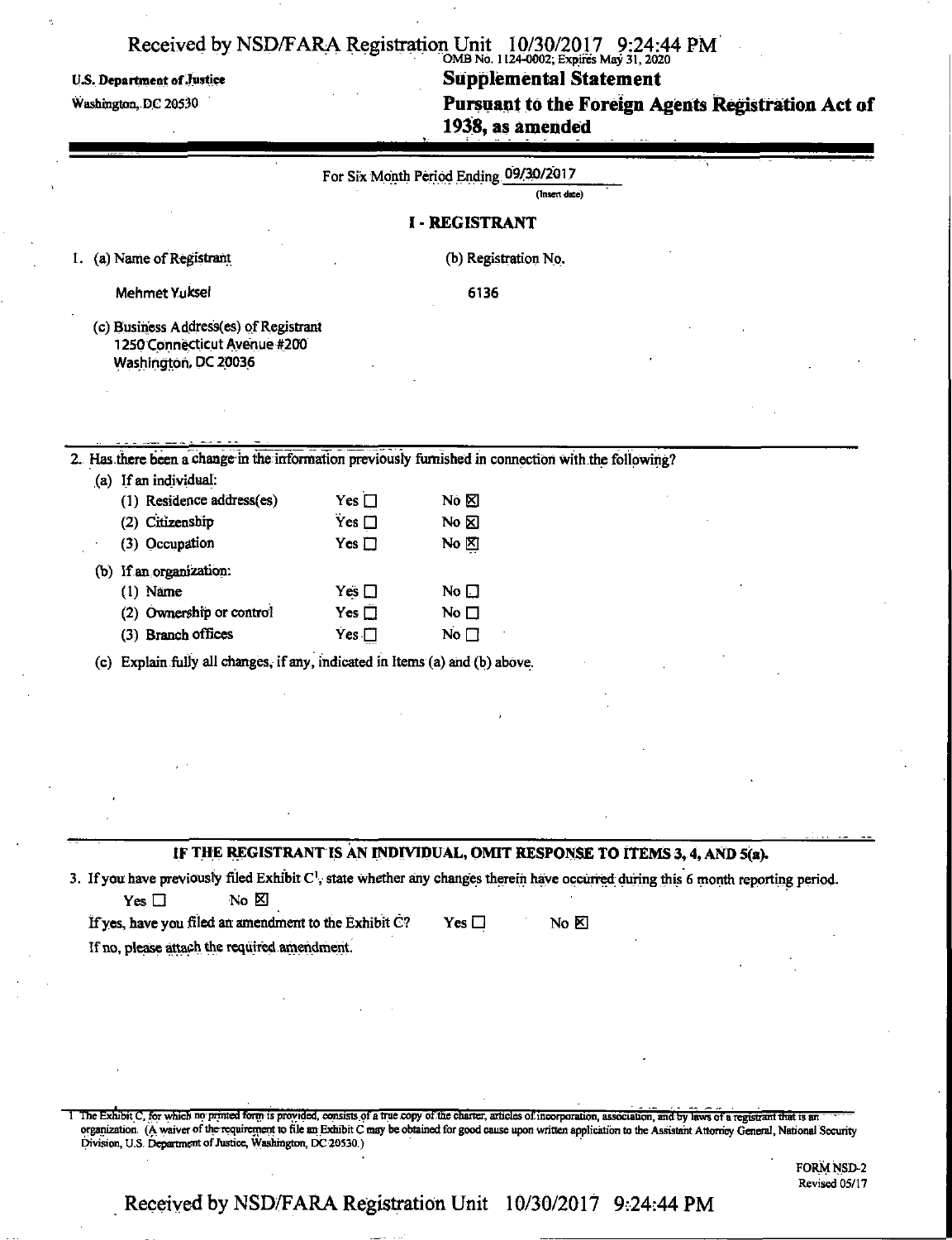(PAGE 2)

|                                                           | 4. (a) Have any persons ceased acting as partners, officers, directors or similar officials of the registrant during this 6 month reporting period?                                                                                                                                                                                                   |                        |          |                       |
|-----------------------------------------------------------|-------------------------------------------------------------------------------------------------------------------------------------------------------------------------------------------------------------------------------------------------------------------------------------------------------------------------------------------------------|------------------------|----------|-----------------------|
| Yes $\square$                                             | No $\square$                                                                                                                                                                                                                                                                                                                                          |                        |          |                       |
| If yes, furnish the following information:<br>Name<br>N/A |                                                                                                                                                                                                                                                                                                                                                       | Position               |          | Date Connection Ended |
|                                                           |                                                                                                                                                                                                                                                                                                                                                       |                        |          |                       |
| Yes $\Box$                                                | (b) Have any persons become partners, officers, directors or similar officials during this 6 month reporting period?<br>No $\square$                                                                                                                                                                                                                  |                        |          |                       |
| If yes, furnish the following information:                |                                                                                                                                                                                                                                                                                                                                                       |                        |          |                       |
| Name                                                      | Residence Address                                                                                                                                                                                                                                                                                                                                     | Citizenship            | Position | Date Assumed          |
| N/A                                                       |                                                                                                                                                                                                                                                                                                                                                       |                        |          |                       |
|                                                           |                                                                                                                                                                                                                                                                                                                                                       |                        |          |                       |
|                                                           |                                                                                                                                                                                                                                                                                                                                                       |                        |          |                       |
|                                                           |                                                                                                                                                                                                                                                                                                                                                       |                        |          |                       |
|                                                           | 5. (a) Has any person named in Item 4(b) rendered services directly in furtherance of the interests of any foreign principal?                                                                                                                                                                                                                         |                        |          |                       |
| Yes $\Box$                                                | No $\Box$                                                                                                                                                                                                                                                                                                                                             |                        |          |                       |
|                                                           | If yes, identify each such person and describe the service rendered.                                                                                                                                                                                                                                                                                  |                        |          |                       |
| N/A                                                       |                                                                                                                                                                                                                                                                                                                                                       |                        |          |                       |
|                                                           |                                                                                                                                                                                                                                                                                                                                                       |                        |          |                       |
|                                                           |                                                                                                                                                                                                                                                                                                                                                       |                        |          |                       |
|                                                           | (b) During this six month reporting period, has the registrant hired as employees or in any other capacity, any persons who rendered<br>or will render services to the registrant directly in furtherance of the interests of any foreign principal(s) in other than a clerical or<br>secretarial, or in a related or similar capacity?<br>Yes $\Box$ | No $\boxtimes$         |          |                       |
|                                                           |                                                                                                                                                                                                                                                                                                                                                       |                        |          |                       |
| Name<br>N/A                                               | Residence Address                                                                                                                                                                                                                                                                                                                                     | Citizenship            | Position | Date Assumed          |
|                                                           | (c) Have any employees or individuals, who have filed a short form registration statement, terminated their employment or                                                                                                                                                                                                                             |                        |          |                       |
|                                                           | connection with the registrant during this 6 month reporting period?                                                                                                                                                                                                                                                                                  | Yes $\Box$             | No ⊠     |                       |
| If yes, furnish the following information:                |                                                                                                                                                                                                                                                                                                                                                       |                        |          |                       |
| Name                                                      |                                                                                                                                                                                                                                                                                                                                                       | Position or Connection |          | Date Terminated       |
| N/A                                                       |                                                                                                                                                                                                                                                                                                                                                       |                        |          |                       |
|                                                           |                                                                                                                                                                                                                                                                                                                                                       |                        |          |                       |
|                                                           |                                                                                                                                                                                                                                                                                                                                                       |                        |          |                       |
|                                                           | (d) Have any employees or individuals, who have filed a short form registration statement, terminated their connection with any foreign<br>principal during this 6 month reporting period? Yes $\Box$                                                                                                                                                 | $No$ $\boxtimes$       |          |                       |
| If yes, furnish the following information:                |                                                                                                                                                                                                                                                                                                                                                       |                        |          |                       |
| Name                                                      | Position or Connection                                                                                                                                                                                                                                                                                                                                | Foreign Principal      |          | Date Terminated       |
| N/A                                                       |                                                                                                                                                                                                                                                                                                                                                       |                        |          |                       |
|                                                           |                                                                                                                                                                                                                                                                                                                                                       |                        |          |                       |
|                                                           |                                                                                                                                                                                                                                                                                                                                                       |                        |          |                       |
| Yes $\square$                                             | 6. Have short form registration statements been filed by all of the persons named in Items 5(a) and 5(b) of the supplemental statement?<br>No $\boxtimes$                                                                                                                                                                                             |                        |          |                       |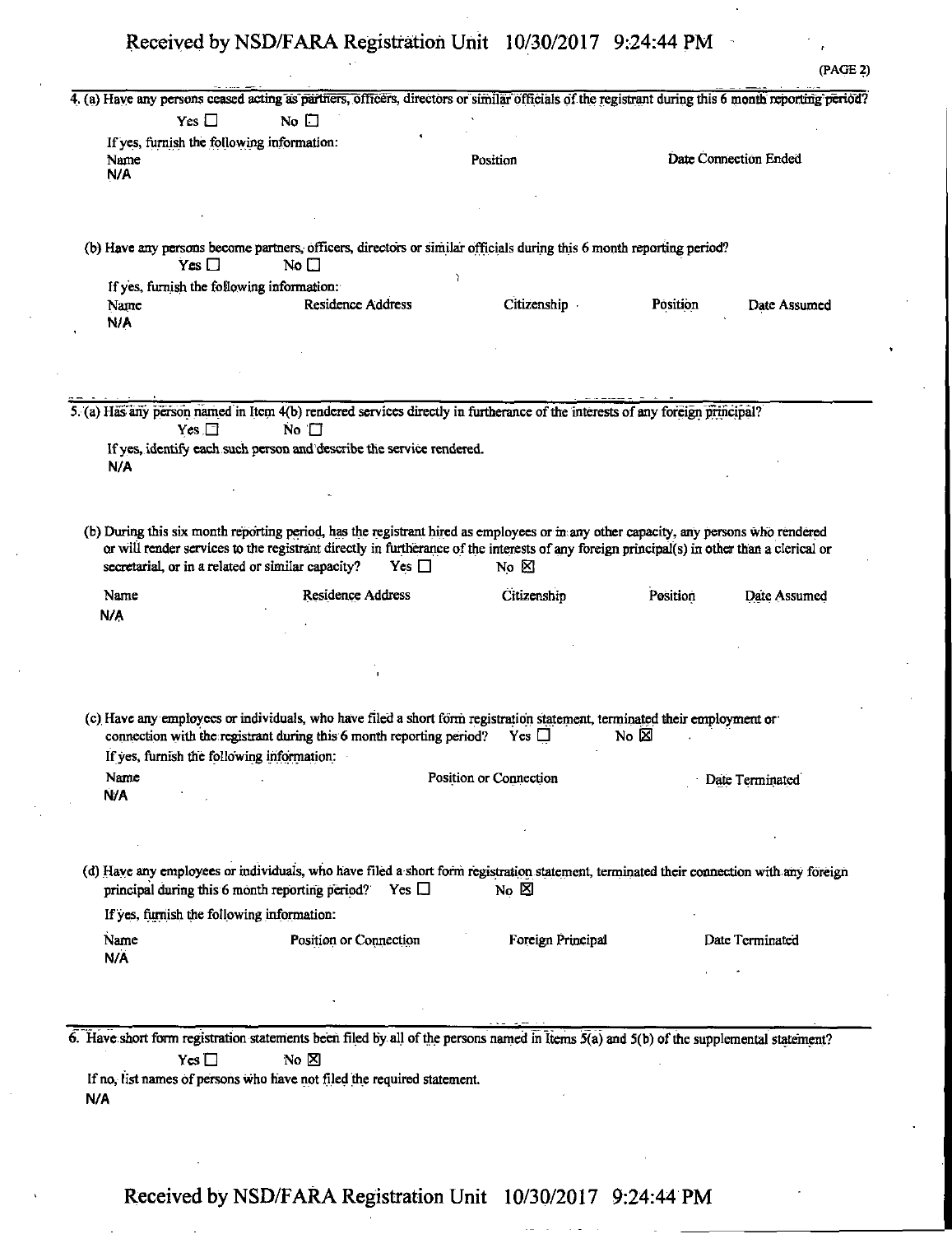(PAGE 3)

| If yes, furnish the following information:   |                                                        | 7. Has your connection with any foreign principal ended during this 6 month reporting period?                                                     |                 | Yes $\boxtimes$     | $No, \Box$                 |
|----------------------------------------------|--------------------------------------------------------|---------------------------------------------------------------------------------------------------------------------------------------------------|-----------------|---------------------|----------------------------|
| Foreign Principal                            |                                                        |                                                                                                                                                   |                 | Date of Termination |                            |
| Peoples' Democratic Party (HDP)              |                                                        |                                                                                                                                                   | 08/28/2017      |                     |                            |
|                                              |                                                        |                                                                                                                                                   |                 |                     |                            |
|                                              |                                                        |                                                                                                                                                   |                 |                     |                            |
|                                              |                                                        |                                                                                                                                                   |                 |                     |                            |
|                                              |                                                        |                                                                                                                                                   |                 |                     |                            |
|                                              |                                                        |                                                                                                                                                   |                 |                     |                            |
|                                              |                                                        |                                                                                                                                                   |                 |                     |                            |
|                                              |                                                        |                                                                                                                                                   |                 |                     |                            |
| If yes, furnish th following information:    |                                                        | 8. Have you acquired any new foreign principal(s) <sup>2</sup> during this 6 month reporting period?                                              |                 | Yes $\Box$          | No $\overline{\mathbb{Z}}$ |
| Name and Address of Foreign Principal(s)     |                                                        |                                                                                                                                                   |                 | Date Acquired       |                            |
| N/A                                          |                                                        |                                                                                                                                                   |                 |                     |                            |
|                                              |                                                        |                                                                                                                                                   |                 |                     |                            |
|                                              |                                                        |                                                                                                                                                   |                 |                     |                            |
|                                              |                                                        |                                                                                                                                                   |                 |                     |                            |
|                                              |                                                        |                                                                                                                                                   |                 |                     |                            |
|                                              |                                                        |                                                                                                                                                   |                 |                     |                            |
| reporting period.<br>N/A                     |                                                        | 9. In addition to those named in Items 7 and 8, if any, list foreign principal(s) <sup>2</sup> whom you continued to represent during the 6 month |                 |                     |                            |
|                                              |                                                        |                                                                                                                                                   |                 |                     |                            |
|                                              |                                                        |                                                                                                                                                   |                 |                     |                            |
|                                              |                                                        | 10. (a) Have you filed exhibits for the newly acquired foreign principal(s), if any, listed in Item 8?                                            |                 |                     |                            |
| Exhibit A <sup>3</sup>                       | $Yes \Box$                                             | No $\boxtimes$                                                                                                                                    |                 |                     |                            |
| Exhibit B <sup>4</sup>                       | Yes $\square$                                          | $No \times$                                                                                                                                       |                 |                     |                            |
| If no, please attach the required exhibit.   |                                                        |                                                                                                                                                   |                 |                     |                            |
|                                              |                                                        | (b) Have there been any changes in the Exhibits A and B previously filed for any foreign principal whom you                                       |                 |                     |                            |
| represented during this six month period?    |                                                        | $Yes \Box$                                                                                                                                        | No $\boxtimes$  |                     |                            |
|                                              | If yes, have you filed an amendment to these exhibits? | Yes $\Box$                                                                                                                                        | No <sub>2</sub> |                     |                            |
| If no, please attach the required amendment. |                                                        |                                                                                                                                                   |                 |                     |                            |
|                                              |                                                        |                                                                                                                                                   |                 |                     |                            |
|                                              |                                                        |                                                                                                                                                   |                 |                     |                            |

4 The Exhibit B, which is filed on Form NSD-4, sets forth the information concerning the agreement or understanding between the registrant and the foreign principal.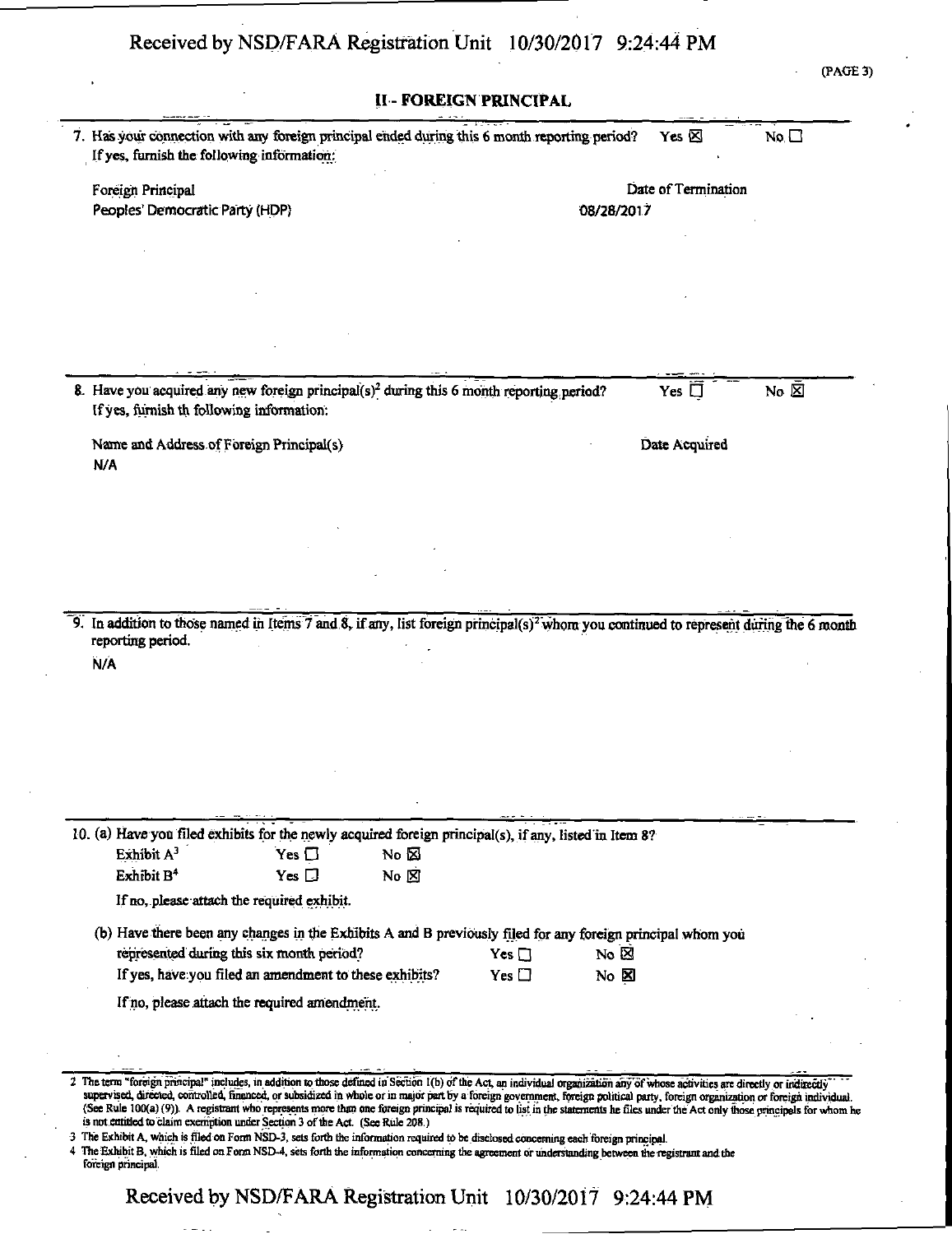#### **III - ACTIVITIES**

11. During this 6 month reporting period, have you engaged in any activities for or rendered any services to any foreign principal named in Items 7, 8, or 9 of this statement? Yes  $\boxtimes$  Yes  $\boxtimes$ 

If yes, identify each foreign principal and describe in full detail your activities, and services: Peoples' Democratic Party (HDP)

12. During this 6 month reporting period, have you on behalf of any foreign principal engaged in political activity<sup>5</sup> as defined below?  $\mathsf{\hat{Y}es} \ \Box$  No  $\boxtimes$ 

If yes, identify each such foreign principal and describe in full detail all such political activity, indicating, among other things, the relations, interests and policies sought to be influenced and the means employed to achieve this purpose. If the registrant arranged, sponsored or delivered speeches, lectures or radio and TV broadcasts, give details as to dates, places of delivery, names of speakers and subject matter.

**N/A** 

13. In addition to the above described activities, if any, have you engaged in activity on your own behalf which benefits your foreign principal(s)? Yes  $\Box$  No  $\boxtimes$ foreign principal(s)? Yes  $\Box$  No  $\boxtimes$ 

If yes, describe fully. N/A

5 "Political activity," as defined in Section 1(o) of the Act, means any activity that the person engaging in believes will, or that the person intends to, in any way influence any agency or official of the Government of the United States or any section of the public within the United States with reference to formulating, adopting or changing the domestic or foreign policies ofthe United States or with reference to political or public interests, policies, or relations of a government of a foreign country or a foreign political party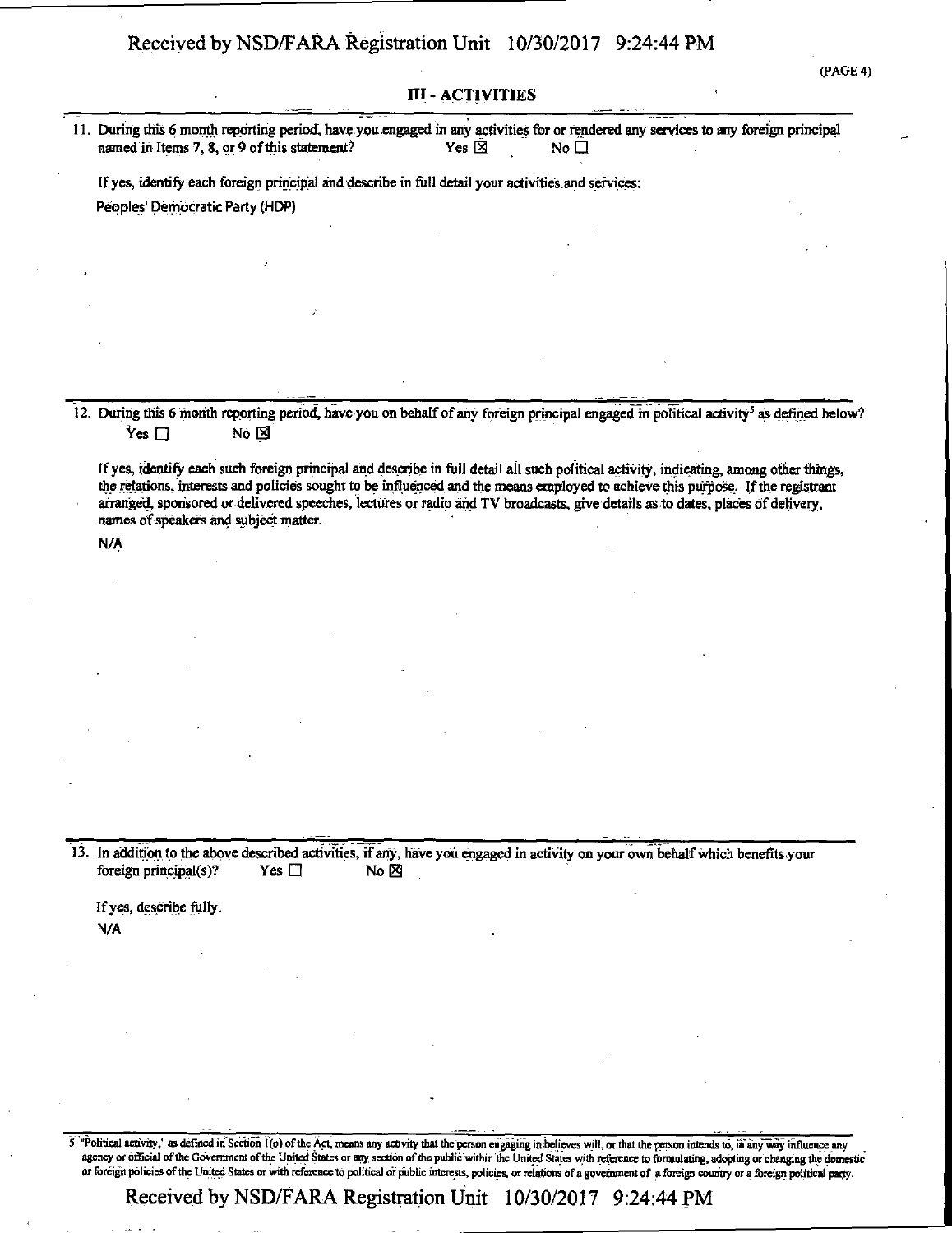#### IV - FINANCIAL INFORMATION'

| 14. (a) | <b>RECEIPTS-MONIES</b><br>During this 6 month reporting period, have you received from any foreign principal named in Items 7, 8, or 9 of this<br>statement, or from any other source, for or in the interests of any such foreign principal, any contributions, income or<br>money either as compensation or otherwise? |                         | Yes $\square$ | $No \times$    |                   |         |
|---------|--------------------------------------------------------------------------------------------------------------------------------------------------------------------------------------------------------------------------------------------------------------------------------------------------------------------------|-------------------------|---------------|----------------|-------------------|---------|
|         | If no, explain why.<br>And of term.                                                                                                                                                                                                                                                                                      |                         |               |                |                   |         |
|         |                                                                                                                                                                                                                                                                                                                          |                         |               |                |                   |         |
|         | If yes, set forth below in the required detail and separately for each foreign principal an account of such monies. <sup>6</sup>                                                                                                                                                                                         |                         |               |                |                   |         |
|         | Date<br>N/A                                                                                                                                                                                                                                                                                                              | From Whom               |               | Purpose        |                   | Amount  |
|         |                                                                                                                                                                                                                                                                                                                          |                         |               |                |                   |         |
|         |                                                                                                                                                                                                                                                                                                                          |                         |               |                |                   |         |
|         |                                                                                                                                                                                                                                                                                                                          |                         |               |                |                   |         |
|         |                                                                                                                                                                                                                                                                                                                          |                         |               |                |                   |         |
|         |                                                                                                                                                                                                                                                                                                                          |                         |               |                |                   |         |
|         |                                                                                                                                                                                                                                                                                                                          |                         |               |                |                   | Total   |
| (b)     | <b>RECEIPTS-FUNDRAISING CAMPAIGN</b><br>During this 6 month reporting period, have you received, as part of a fundraising campaign <sup>7</sup> , any money on behalf of any<br>foreign principal named in Items 7, 8, or 9 of this statement?                                                                           |                         |               | Yes $\Box$     | No $\boxtimes$    |         |
|         | If yes, have you filed an Exhibit D <sup>8</sup> to your registration?                                                                                                                                                                                                                                                   |                         |               | Yes $\Box$     | $N_0$ $\boxtimes$ |         |
|         | If yes, indicate the date the Exhibit D was filed.                                                                                                                                                                                                                                                                       |                         | Date          |                |                   |         |
| (c)     | <b>RECEIPTS-THINGS OF VALUE</b><br>During this 6 month reporting period, have you received any thing of value <sup>9</sup> other than money from any foreign principal<br>named in Items 7, 8, or 9 of this statement, or from any other source, for or in the interests of any such foreign principal?<br>Yes $\square$ | $N_{\rm O}$ $\boxtimes$ |               |                |                   |         |
|         | If yes, furnish the following information:                                                                                                                                                                                                                                                                               |                         |               |                |                   |         |
|         | Foreign Principal                                                                                                                                                                                                                                                                                                        | Date Received           |               | Thing of Value |                   | Purpose |
|         | N/A                                                                                                                                                                                                                                                                                                                      |                         |               |                |                   |         |
|         |                                                                                                                                                                                                                                                                                                                          |                         |               |                |                   |         |
|         |                                                                                                                                                                                                                                                                                                                          |                         |               |                |                   |         |
|         |                                                                                                                                                                                                                                                                                                                          |                         |               |                |                   |         |
|         |                                                                                                                                                                                                                                                                                                                          |                         |               |                |                   |         |

- 8 An Exhibit D, for which no printed form is provided, sets forth an account of money collected or received as a result of a fundraising campaign and transmitted, for a foreign principal.
- 9 Things of value include but are not limited to gifts, interest free loans, expense free travel, favored stock purchases, exclusive rights, favored treatment over corrrpetitors, "kickbacks," and the like.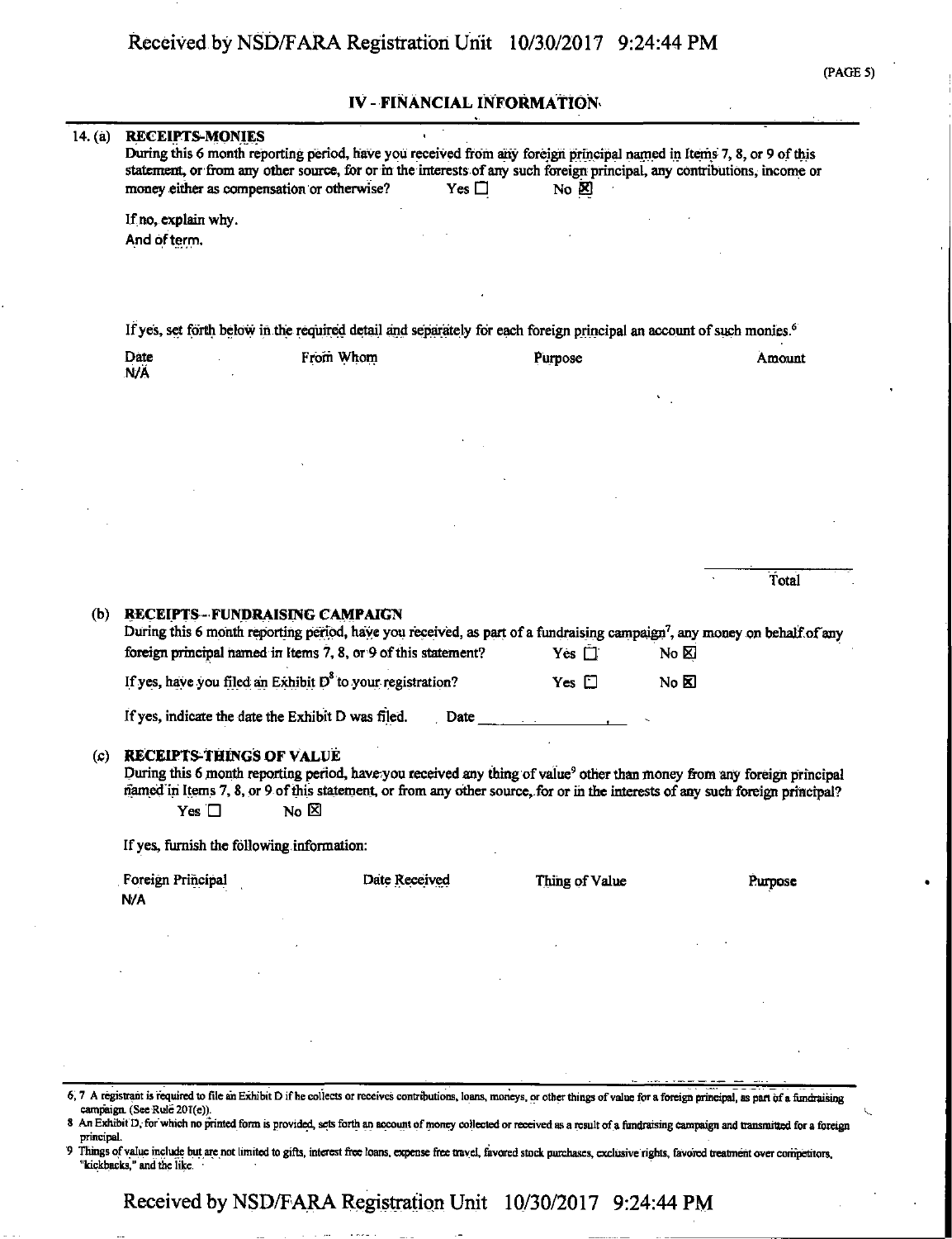| 15. (a) | DISBURSEMENTS-MONIES<br>During this 6 month reporting period, have you.                                                                                       |      |            |                |  |
|---------|---------------------------------------------------------------------------------------------------------------------------------------------------------------|------|------------|----------------|--|
|         | disbursed or expended monies in connection with activity on behalf of any foreign principal named in Items 7, 8, or<br>(1)<br>9 of this statement? Yes $\Box$ | No ⊠ |            |                |  |
|         | transmitted monies to any such foreign principal?<br>(2)                                                                                                      |      | Yes $\Box$ | $N_0$ $\Sigma$ |  |

Ifyes,.set forth below in the required detail and separately for each foreign principal ah account of such monies, mcluding monies transmitted, if any, to each foreign principal.

| Date | To Whom | Purpose | Amount |
|------|---------|---------|--------|
| N/A  |         |         |        |

**Total** 

## **Received by NSD/FARA Registration Unit 10/30/2017 9:24:44 PM**

**i**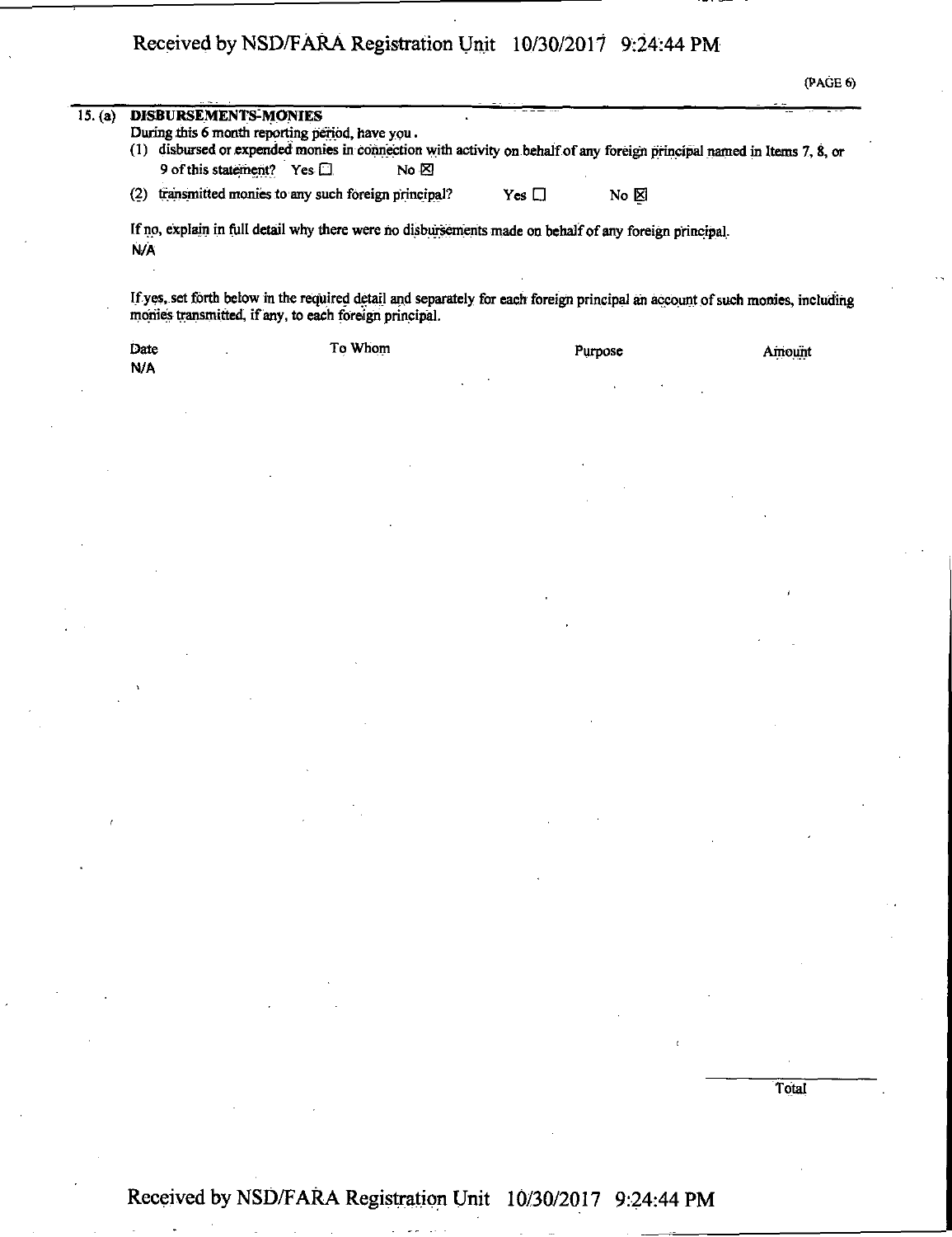#### **(b) DISBURSEMENTS-THINGS OF VALUE**

During this 6 month reporting period, have you disposed of anything of value<sup>10</sup> other than money in furtherance of or in connection with activities on behalf of any foreign, principal named in Items 7, 8, or 9 of this statement?

 $Yes \Box$  No  $\boxtimes$ 

If yes, furnish the following information:

| Date | Recipient | Foreign Principal | Thing of Value | Purpose |
|------|-----------|-------------------|----------------|---------|
| N/A  |           |                   |                |         |

#### **(c) DISBURSEMENTS-POLITICAL CONTRIBUTIONS**

During this 6 month reporting period, have you from your own funds and on your own behalf either directly or through any other person, made any contributions of money or other things of value<sup>11</sup> in connection with an election to any political office, or in connection with any primary election, convention, or caucus held to select candidates for political office?

 $Yes \Box$  No  $\boxtimes$ 

If yes, furnish the following information:

Date Amount or Thing of Value Political Organization or Candidate Location of Event

**N/A** 

10, 11 Things of value include but are not limited to gifts, interest free loans, expense free travel, favored stock purchases, exclusive rights, favored treatment over competitors, "kickbacks," and the like.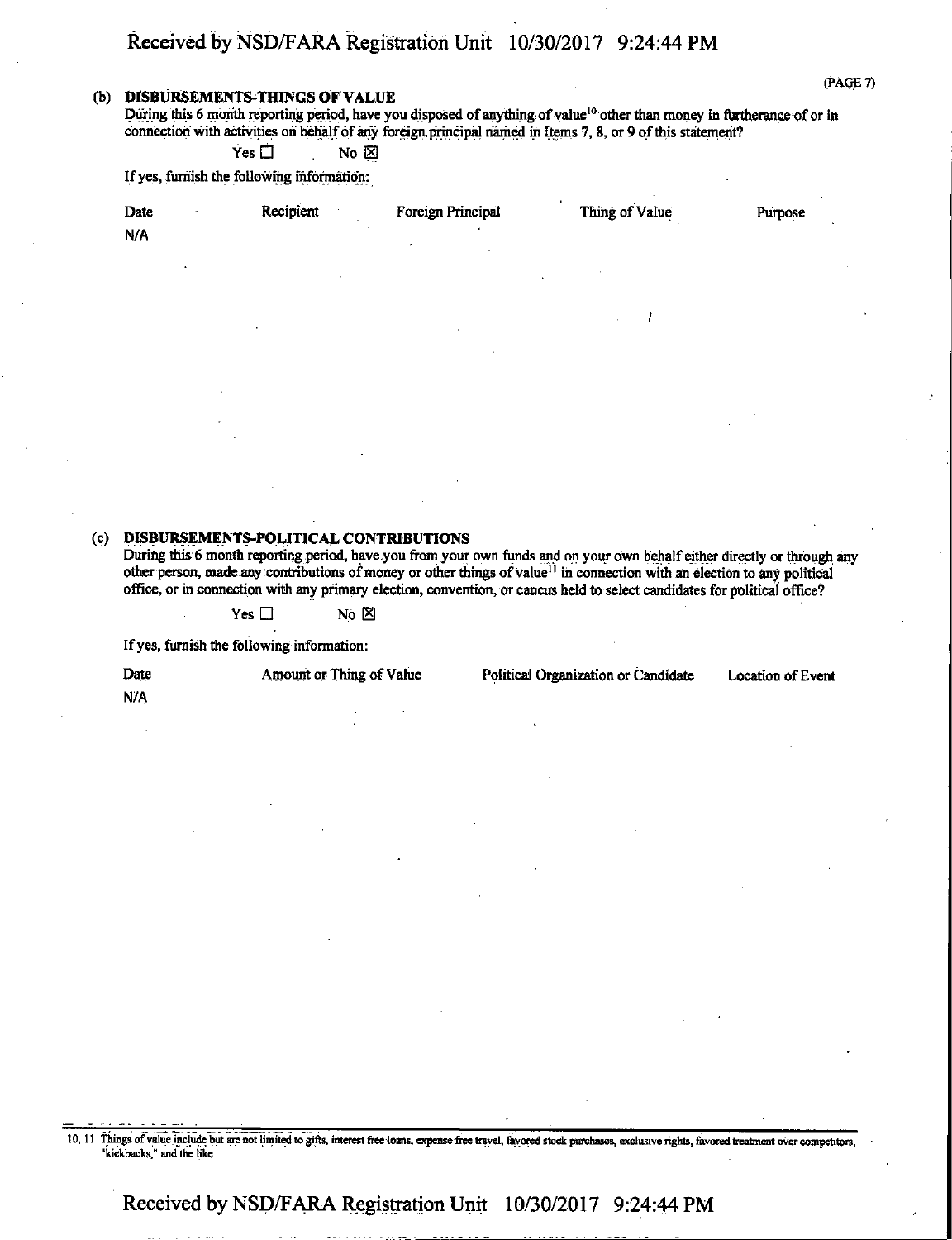### V - INFORMATIONAL MATERIALS

|                                                                              |                     |                                                                                                                                                                                    |                                                                                                                         | 16. (a) During this 6 month reporting period, did you prepare, disseminate or cause to be disseminated any informational materials? <sup>12</sup>                                                                                                                                                                                                                       |
|------------------------------------------------------------------------------|---------------------|------------------------------------------------------------------------------------------------------------------------------------------------------------------------------------|-------------------------------------------------------------------------------------------------------------------------|-------------------------------------------------------------------------------------------------------------------------------------------------------------------------------------------------------------------------------------------------------------------------------------------------------------------------------------------------------------------------|
|                                                                              | Yes $\boxtimes$     | No $\square$                                                                                                                                                                       |                                                                                                                         |                                                                                                                                                                                                                                                                                                                                                                         |
| If Yes, go to Item 17.                                                       |                     |                                                                                                                                                                                    |                                                                                                                         |                                                                                                                                                                                                                                                                                                                                                                         |
|                                                                              |                     | (b) If you answered No to Item 16(a), do you disseminate any material in connection with your registration?                                                                        |                                                                                                                         |                                                                                                                                                                                                                                                                                                                                                                         |
|                                                                              | Yes $\boxtimes$     | No $\square$                                                                                                                                                                       |                                                                                                                         |                                                                                                                                                                                                                                                                                                                                                                         |
|                                                                              |                     | If Yes, please forward the materials disseminated during the six month period to the Registration Unit for review.                                                                 | <u> Andrew American American American American American American American American American American American Ameri</u> |                                                                                                                                                                                                                                                                                                                                                                         |
| 17. Identify each such foreign principal.<br>Peoples' Democratic Party (HDP) |                     |                                                                                                                                                                                    |                                                                                                                         |                                                                                                                                                                                                                                                                                                                                                                         |
|                                                                              |                     |                                                                                                                                                                                    |                                                                                                                         |                                                                                                                                                                                                                                                                                                                                                                         |
|                                                                              |                     |                                                                                                                                                                                    |                                                                                                                         |                                                                                                                                                                                                                                                                                                                                                                         |
|                                                                              |                     |                                                                                                                                                                                    |                                                                                                                         |                                                                                                                                                                                                                                                                                                                                                                         |
|                                                                              |                     |                                                                                                                                                                                    |                                                                                                                         |                                                                                                                                                                                                                                                                                                                                                                         |
|                                                                              |                     |                                                                                                                                                                                    |                                                                                                                         | 18. During this 6 month reporting period, has any foreign principal established a budget or allocated a specified sum of money to                                                                                                                                                                                                                                       |
|                                                                              |                     | finance your activities in preparing or disseminating informational materials?                                                                                                     |                                                                                                                         | No $\Sigma$<br>Yes $\Box$                                                                                                                                                                                                                                                                                                                                               |
|                                                                              |                     | If yes, identify each such foreign principal, specify amount, and indicate for what period of time.                                                                                |                                                                                                                         |                                                                                                                                                                                                                                                                                                                                                                         |
| N/A                                                                          |                     |                                                                                                                                                                                    |                                                                                                                         |                                                                                                                                                                                                                                                                                                                                                                         |
|                                                                              |                     |                                                                                                                                                                                    |                                                                                                                         |                                                                                                                                                                                                                                                                                                                                                                         |
|                                                                              |                     |                                                                                                                                                                                    |                                                                                                                         |                                                                                                                                                                                                                                                                                                                                                                         |
|                                                                              |                     |                                                                                                                                                                                    |                                                                                                                         |                                                                                                                                                                                                                                                                                                                                                                         |
|                                                                              |                     |                                                                                                                                                                                    |                                                                                                                         | 19. During this 6 month reporting period, did your activities in preparing, disseminating or causing the dissemination of informational                                                                                                                                                                                                                                 |
|                                                                              |                     | materials include the use of any of the following:                                                                                                                                 |                                                                                                                         |                                                                                                                                                                                                                                                                                                                                                                         |
| X Radio or TV broadcasts                                                     |                     | $\Box$ Magazine or newspaper $\Box$ Motion picture films                                                                                                                           |                                                                                                                         | $\Box$ Letters or telegrams                                                                                                                                                                                                                                                                                                                                             |
| $\Box$ Advertising campaigns                                                 |                     | $\Box$ Press releases                                                                                                                                                              |                                                                                                                         | $\Box$ Pamphlets or other publications $\Box$ Lectures or speeches                                                                                                                                                                                                                                                                                                      |
|                                                                              |                     | $\Box$ Other (specify)                                                                                                                                                             |                                                                                                                         |                                                                                                                                                                                                                                                                                                                                                                         |
| <b>Electronic Communications</b>                                             |                     |                                                                                                                                                                                    |                                                                                                                         |                                                                                                                                                                                                                                                                                                                                                                         |
| $\Box$ Email                                                                 |                     |                                                                                                                                                                                    |                                                                                                                         |                                                                                                                                                                                                                                                                                                                                                                         |
| $\boxtimes$ Website URL(s): hdpus.org                                        |                     |                                                                                                                                                                                    |                                                                                                                         |                                                                                                                                                                                                                                                                                                                                                                         |
|                                                                              |                     | Social media websites URL(s):                                                                                                                                                      |                                                                                                                         |                                                                                                                                                                                                                                                                                                                                                                         |
|                                                                              |                     |                                                                                                                                                                                    |                                                                                                                         |                                                                                                                                                                                                                                                                                                                                                                         |
|                                                                              |                     |                                                                                                                                                                                    |                                                                                                                         | 20. During this 6 month reporting period, did you disseminate or cause to be disseminated informational materials among any of<br>ана 19 <u>19 година.</u><br>Население                                                                                                                                                                                                 |
| the following groups:                                                        |                     |                                                                                                                                                                                    |                                                                                                                         |                                                                                                                                                                                                                                                                                                                                                                         |
| $\Box$ Public officials                                                      |                     | □ Newspapers                                                                                                                                                                       |                                                                                                                         | $\square$ Libraries                                                                                                                                                                                                                                                                                                                                                     |
| ⊠<br>Legislators                                                             |                     | $\square$ Editors                                                                                                                                                                  |                                                                                                                         | $\Box$ Educational institutions                                                                                                                                                                                                                                                                                                                                         |
|                                                                              | Government agencies |                                                                                                                                                                                    | $\Box$ Civic groups or associations                                                                                     | $\Box$ Nationality groups                                                                                                                                                                                                                                                                                                                                               |
|                                                                              |                     |                                                                                                                                                                                    |                                                                                                                         |                                                                                                                                                                                                                                                                                                                                                                         |
| Other (specify)                                                              |                     |                                                                                                                                                                                    |                                                                                                                         |                                                                                                                                                                                                                                                                                                                                                                         |
|                                                                              |                     | 21. What language was used in the informational materials:                                                                                                                         |                                                                                                                         |                                                                                                                                                                                                                                                                                                                                                                         |
| $\boxtimes$ English                                                          |                     |                                                                                                                                                                                    | $\Box$ Other (specify)                                                                                                  | <u> 1970 - Jan Barbarat, manala</u>                                                                                                                                                                                                                                                                                                                                     |
|                                                                              |                     |                                                                                                                                                                                    |                                                                                                                         |                                                                                                                                                                                                                                                                                                                                                                         |
|                                                                              |                     |                                                                                                                                                                                    |                                                                                                                         | 22. Did you file with the Registration Unit, U.S. Department of Justice a copy of each item of such informational materials                                                                                                                                                                                                                                             |
|                                                                              |                     | disseminated or caused to be disseminated during this 6 month reporting period?                                                                                                    |                                                                                                                         | $\gamma$ es $\Box$<br>$N0$ $\boxtimes$                                                                                                                                                                                                                                                                                                                                  |
|                                                                              |                     | 23. Did you label each item of such informational materials with the statement required by Section 4(b) of the Act?                                                                |                                                                                                                         |                                                                                                                                                                                                                                                                                                                                                                         |
| Yes $\boxtimes$                                                              | No $\square$        |                                                                                                                                                                                    |                                                                                                                         |                                                                                                                                                                                                                                                                                                                                                                         |
|                                                                              |                     |                                                                                                                                                                                    |                                                                                                                         |                                                                                                                                                                                                                                                                                                                                                                         |
|                                                                              |                     |                                                                                                                                                                                    |                                                                                                                         |                                                                                                                                                                                                                                                                                                                                                                         |
|                                                                              |                     | 12 The term informational materials includes any oral, visual, graphic, written, or pictorial information or matter of any kind, including that published by means of advertising, |                                                                                                                         |                                                                                                                                                                                                                                                                                                                                                                         |
| filed pursuant to Section 4(b) of the Act.                                   |                     |                                                                                                                                                                                    |                                                                                                                         | books, periodicals, newspapers, lectures, broadcasts, motion pictures, or any means or instrumentality of interstate or foreign commetre or otherwise. Informational materials<br>disseminated by an agent of a foreign principal as part of an activity in itself exempt from registration, or an activity which by itself would not require registration, need not be |
|                                                                              |                     |                                                                                                                                                                                    |                                                                                                                         |                                                                                                                                                                                                                                                                                                                                                                         |

Received by NSD/FARA Registration Unit 10/30/2017 9:24:44 PM

state of the control of the control of the control of the

والمحادثان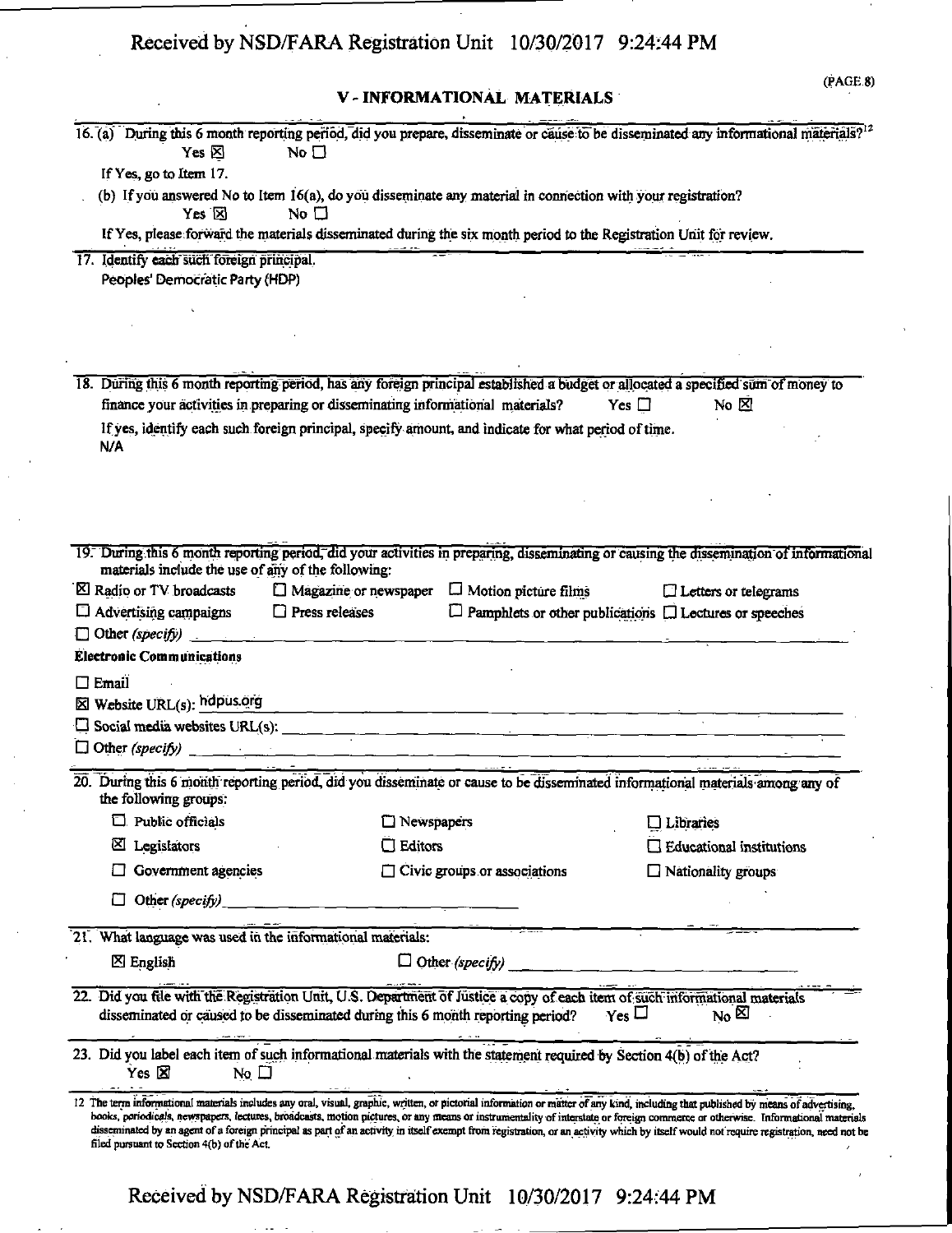|                                                                                                                                                                                                                                                                                                                                                                                                                                                                                                                                                                                                                                                                                 | VI - EXECUTION |                                                                                          |  |         |  |  |  |
|---------------------------------------------------------------------------------------------------------------------------------------------------------------------------------------------------------------------------------------------------------------------------------------------------------------------------------------------------------------------------------------------------------------------------------------------------------------------------------------------------------------------------------------------------------------------------------------------------------------------------------------------------------------------------------|----------------|------------------------------------------------------------------------------------------|--|---------|--|--|--|
| In accordance with 28 U.S.C. § 1746, the undersigned swear(s) or affirm(s) under penalty of perjury that he/she has (they have) read<br>the information set forth in this registration statement and the attached exhibits and that he/she is (they are) familiar with the contents<br>thereof and that such contents are in their entirety true and accurate to the best of his/her (their) knowledge and belief, except that the<br>undersigned make(s) no representation as to truth or accuracy of the information contained in the attached Short Form Registration<br>Statement(s), if any, insofar as such information is not within his/her (their) personal knowledge. |                |                                                                                          |  |         |  |  |  |
| (Date of signature)                                                                                                                                                                                                                                                                                                                                                                                                                                                                                                                                                                                                                                                             |                | (Print or type name under each signature or provide electronic signature <sup>13</sup> ) |  |         |  |  |  |
| Ottobre 30, 2017                                                                                                                                                                                                                                                                                                                                                                                                                                                                                                                                                                                                                                                                |                | /s/ Mehmet Yuksel                                                                        |  | eSigned |  |  |  |
|                                                                                                                                                                                                                                                                                                                                                                                                                                                                                                                                                                                                                                                                                 |                |                                                                                          |  |         |  |  |  |
|                                                                                                                                                                                                                                                                                                                                                                                                                                                                                                                                                                                                                                                                                 |                |                                                                                          |  |         |  |  |  |
|                                                                                                                                                                                                                                                                                                                                                                                                                                                                                                                                                                                                                                                                                 |                |                                                                                          |  |         |  |  |  |
|                                                                                                                                                                                                                                                                                                                                                                                                                                                                                                                                                                                                                                                                                 |                |                                                                                          |  |         |  |  |  |
|                                                                                                                                                                                                                                                                                                                                                                                                                                                                                                                                                                                                                                                                                 |                |                                                                                          |  |         |  |  |  |
|                                                                                                                                                                                                                                                                                                                                                                                                                                                                                                                                                                                                                                                                                 |                |                                                                                          |  |         |  |  |  |
|                                                                                                                                                                                                                                                                                                                                                                                                                                                                                                                                                                                                                                                                                 |                |                                                                                          |  |         |  |  |  |
|                                                                                                                                                                                                                                                                                                                                                                                                                                                                                                                                                                                                                                                                                 |                |                                                                                          |  |         |  |  |  |
|                                                                                                                                                                                                                                                                                                                                                                                                                                                                                                                                                                                                                                                                                 |                |                                                                                          |  |         |  |  |  |
|                                                                                                                                                                                                                                                                                                                                                                                                                                                                                                                                                                                                                                                                                 |                |                                                                                          |  |         |  |  |  |
|                                                                                                                                                                                                                                                                                                                                                                                                                                                                                                                                                                                                                                                                                 |                |                                                                                          |  |         |  |  |  |
|                                                                                                                                                                                                                                                                                                                                                                                                                                                                                                                                                                                                                                                                                 |                |                                                                                          |  |         |  |  |  |
|                                                                                                                                                                                                                                                                                                                                                                                                                                                                                                                                                                                                                                                                                 |                |                                                                                          |  |         |  |  |  |
| $\sim$                                                                                                                                                                                                                                                                                                                                                                                                                                                                                                                                                                                                                                                                          |                |                                                                                          |  |         |  |  |  |
| <b>Contractor</b>                                                                                                                                                                                                                                                                                                                                                                                                                                                                                                                                                                                                                                                               |                |                                                                                          |  |         |  |  |  |
|                                                                                                                                                                                                                                                                                                                                                                                                                                                                                                                                                                                                                                                                                 |                |                                                                                          |  |         |  |  |  |

13 This statement shall be signed by the individual agent, if the registrant is an individual, or by a majority of those partners, officers, directors or persons performing similar functions, if the registrant is an organization, except that the organization can, by power of attorney, authorize one or more individuals to execute this statement on its behalf.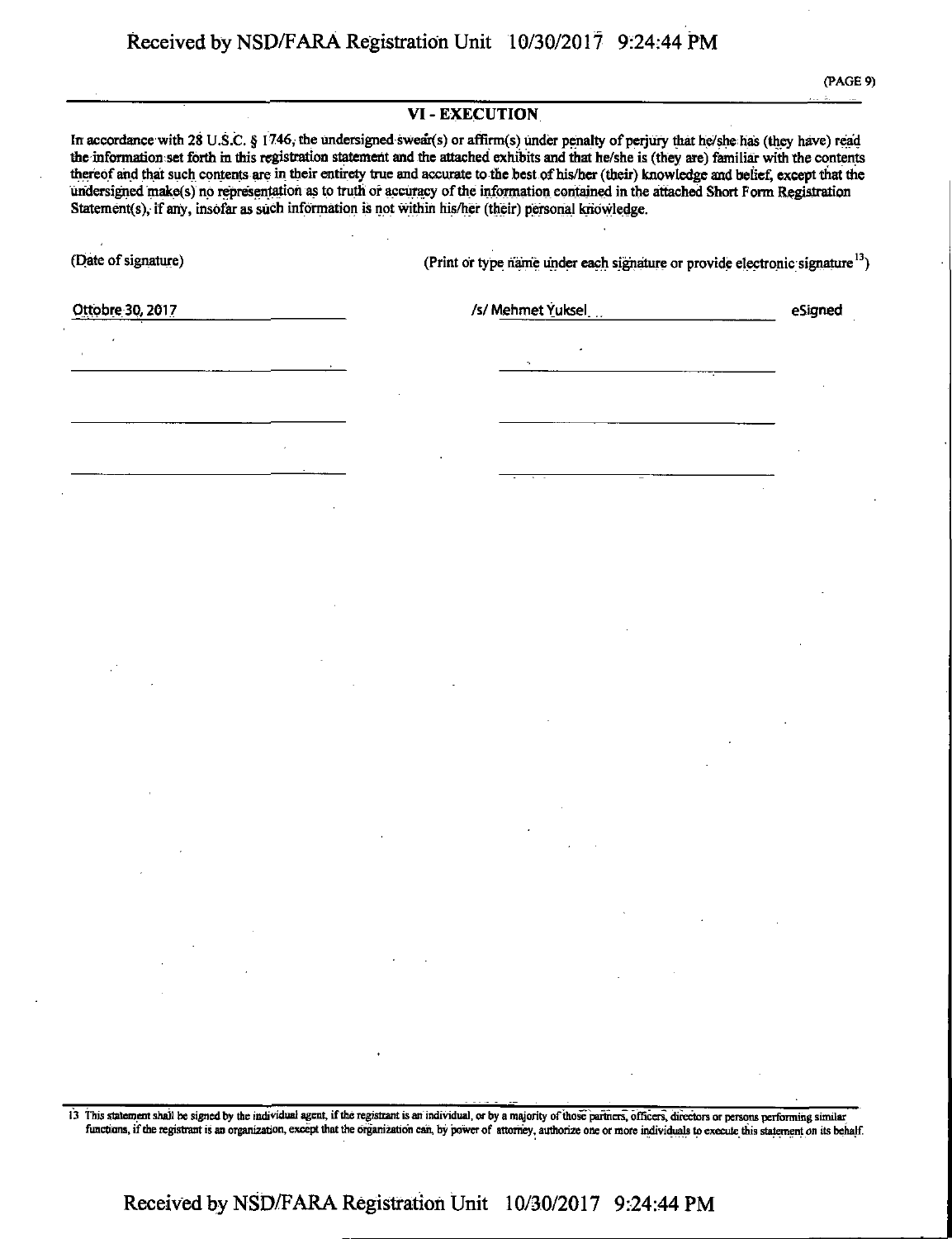### **ATTACMENT -ACTIVITIES UNDER QUESTIONS 11,12 AND 13 OF SUPPLEMENTAL STATEMENTS**

April 5, 2017: Attended to book lunch presentation organized Kurdish Policy Research Center (KPRC) for David Philips book "Ah Uncertain Ally: Turkey under Erdogans Dictatorship."

April 5, 2017: Testified at Subcommittee hearing of Committee on Foreign Affairs US House of Representatives on Turkey's Democracy Under Challenge."

April 5, 2017: Attended to Commemoration of the Armenian Genocide at Capitol Hill organized by Armenian National Committee of America(ANCA).

April 7, 2017: Attended to conference organized by The Foundation for Defense of Democracies on "The New Turkey and its discontents."

April 11, 2017: Attended to conference organized by The Middle East Institute oh "Where will Turkey's Referendum lead?"

April 13,2017: Attended to panel organized by Seta DC on "U.S. Strikes Assad: Toward a New Syria Policy"

April 14, 2017: Interviewed by Mr. DaxU Shamo from Kurdish service of Voice of America on Referendum in Turkey.

April 20, 2017: Attended to panel organized by Wilson Center on "The Turkish referendum, European and American Responses"

April 21, 2017: Attended at close door meeting organized by Prof. Christopher Mitchell, Emeritus Professor of Conflict Resolution at George Mason University's School for Conflict Analysis and Resolution on Peace process in Turkey.

April 24, 2017: Attended to panel organized by Wilson Center on "Middle East Program, What is the Future of EU-Turkey Relations?"

May 2, 2017: Attended to panel organized by Helsinki Commission, on "Turkey post-Referendum: Institutions and Human Rights".

May 2, 2017: The meeting with Scott Cullinane, Professional Staff Member at Subcommittee on Europe, Eurasia, and Emerging Threats, House Committee on Foreign Affairs, To Congressman Dana Rohrabacher. The discussion was about post referendurn and how to follow up on going situation in Turkey.

May 11, 2017: Attended to the panel organized by Hudson Institute on "Western policy toward the Syria Crisis: Looking forward."